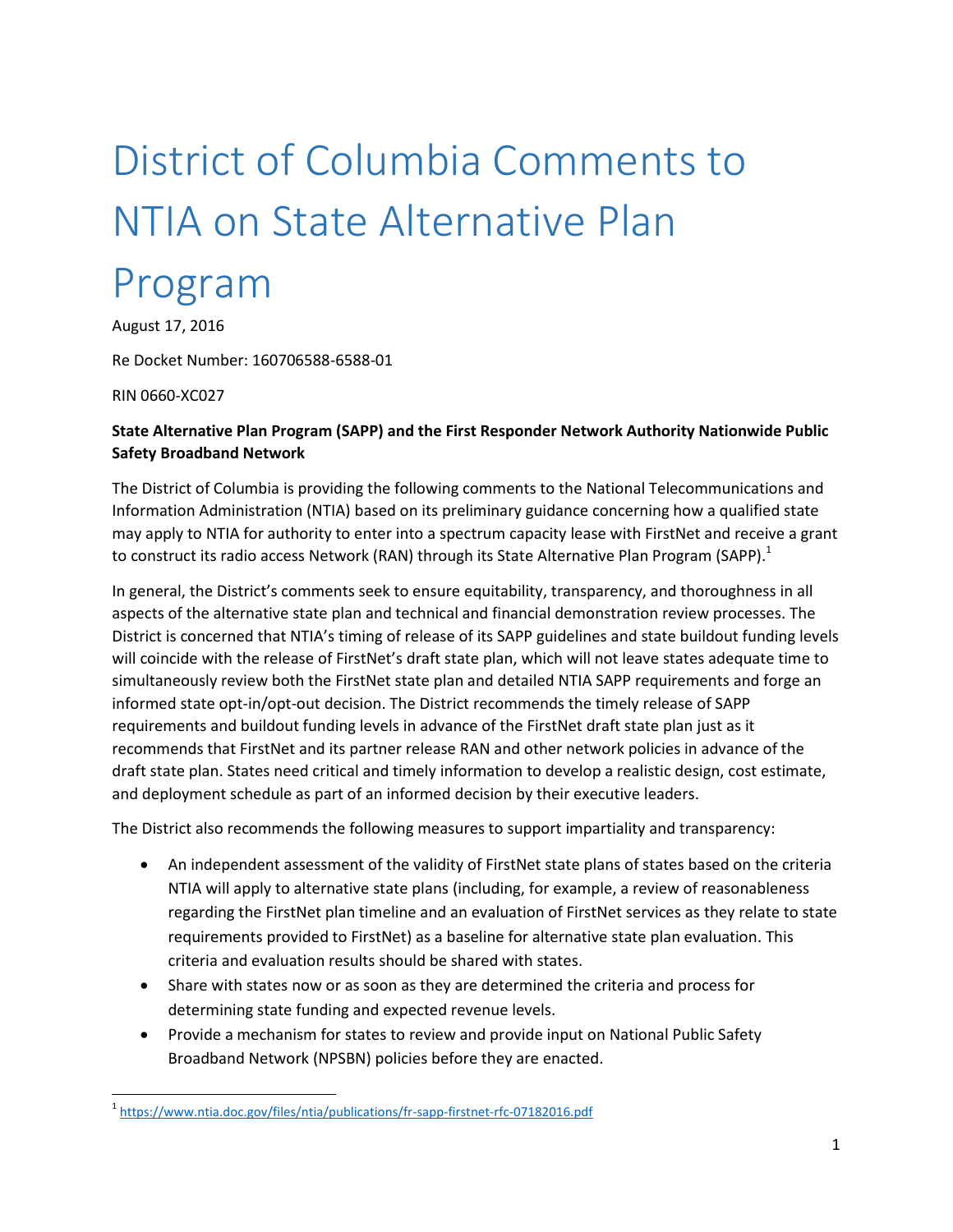Work with the FCC to establish an external, impartial oversight by the FCC of the spectrum capacity lease negotiations between the state and FirstNet.

| Reference                            | <b>Comment</b>                                                                |
|--------------------------------------|-------------------------------------------------------------------------------|
| I-"This Notice provides initial      | Further clarification is required regarding what the term "FirstNet"          |
| guidance on NTIA's process to        | means as it relates to the actionable licensee - whether this refers          |
| review a state's application for     | to the FirstNet board, the FirstNet organization, or the FCC                  |
| authority to enter into a            | Technical Advisory Board for First Responder Interoperability.                |
| spectrum capacity lease with         | The District also recommends that for the sake of impartiality and            |
| FirstNet"                            | thoroughness a third party, not part of FirstNet, be commissioned             |
| II C. - "Required authorization      | to review all leases, plans and grant programs that pertain to the            |
| to enter into a spectrum             | State's opt-out solution submitted for approval.                              |
| capacity lease from FirstNet to      |                                                                               |
| operate its state RAN"               |                                                                               |
| II B. - "The governor must then      | Clarification is required on what "complete" means. The District's            |
| develop and complete requests        | interpretation is that the state will have completed its issuance of          |
| for proposals for the                | an RFP within the 180 day limit.                                              |
| construction, maintenance, and       |                                                                               |
| operation of the RAN within          |                                                                               |
| 180 days after deciding to           |                                                                               |
| assume responsibility for the        |                                                                               |
| RAN."                                |                                                                               |
| II D. "NTIA will utilize FirstNet's  | As NTIA utilizes FirstNet's interpretations of provisions of the Act in       |
| relevant interpretations of          | areas related to state opt-out responsibilities to meet NTIA, FCC,            |
| provisions of the Act in carrying    | and other requirements, the District recommends that NTIA play a              |
| out its responsibilities on these    | role in ensuring that FirstNet state plans meet these same criteria           |
| matters."                            | that state alternative plans must meet and that its evaluations be            |
|                                      | shared with the states in question.                                           |
| III A.1 - "NTIA tentatively sets     | This process requires clarification:                                          |
| this deadline [to file its           | The FCC approval is specifically for interoperability, while the<br>$\bullet$ |
| application to NTIA] to be no        | NTIA state alternative plan approval is for the broader                       |
| later than 60 days after the FCC     | determinants. Are state submissions to the FCC expected to                    |
| has approved a state's               | address the broader NTIA SAPP requirements?                                   |
| alternative plan."                   | What is the required content of the submission to the FCC?<br>$\bullet$       |
| III A.2 $-$ "Eligible applicants for | Will NTIA demonstrations requirements be made available to<br>$\bullet$       |
| Lease Authority or a RAN             | states before the submission to FCC or only after approval?                   |
| <b>Construction Grant will be</b>    | What is the required content for the NTIA demonstrations?                     |
| those states whose                   | Will the state have the opportunity to clarify, modify the plan<br>$\bullet$  |
| alternative state plan was           | submitted for FCC approval before submitting its                              |
| approved by the FCC"                 | demonstrations to NTIA (60 days later)?                                       |
| III A.6 - "NTIA will evaluate the    |                                                                               |
| proposed RAN as it has been          |                                                                               |
| approved by the FCC."                |                                                                               |
| III A.3 - "NTIA is authorized to     | The District recommends that the funding portion of the selected              |

The District also has the following specific comments to statements within the Notice.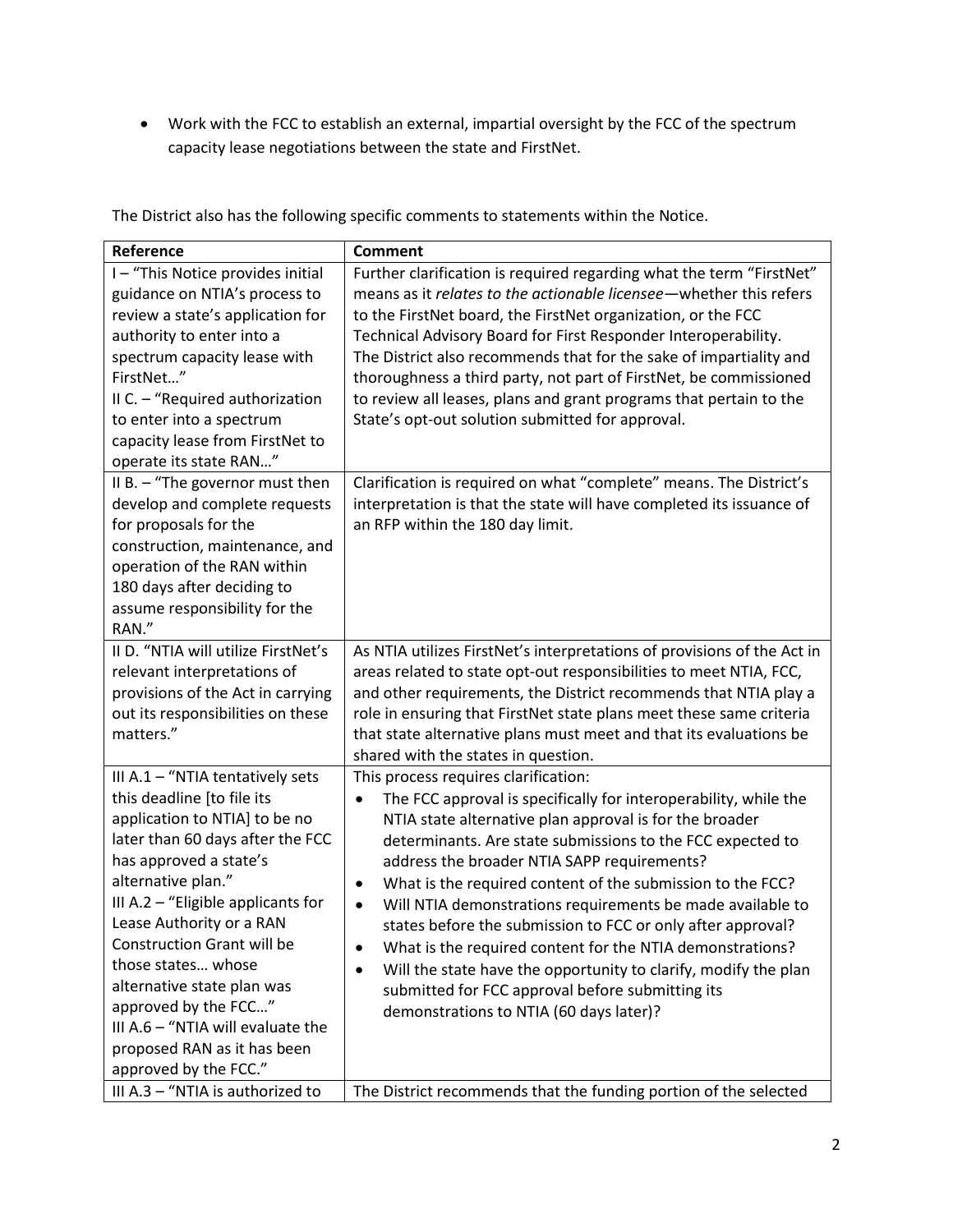| grant or reject applications and<br>determine final award amounts,<br>based on an assessment against                                                                                                                                                                                                             | NPSBN vendor's plan be included as criteria.                                                                                                                                                                                                                                                                                                                                                                                                                                                                                                                                                                                                                                                                                                                                                                                                                                                                                                                                                                                                                                                                                                                                                                                                                                                                                                                                                                                                                                                                                                                                                                                                                                                                                                                                                                                                                                                                                                                                                                                                                         |
|------------------------------------------------------------------------------------------------------------------------------------------------------------------------------------------------------------------------------------------------------------------------------------------------------------------|----------------------------------------------------------------------------------------------------------------------------------------------------------------------------------------------------------------------------------------------------------------------------------------------------------------------------------------------------------------------------------------------------------------------------------------------------------------------------------------------------------------------------------------------------------------------------------------------------------------------------------------------------------------------------------------------------------------------------------------------------------------------------------------------------------------------------------------------------------------------------------------------------------------------------------------------------------------------------------------------------------------------------------------------------------------------------------------------------------------------------------------------------------------------------------------------------------------------------------------------------------------------------------------------------------------------------------------------------------------------------------------------------------------------------------------------------------------------------------------------------------------------------------------------------------------------------------------------------------------------------------------------------------------------------------------------------------------------------------------------------------------------------------------------------------------------------------------------------------------------------------------------------------------------------------------------------------------------------------------------------------------------------------------------------------------------|
| the statutory demonstration<br>and other factors"                                                                                                                                                                                                                                                                |                                                                                                                                                                                                                                                                                                                                                                                                                                                                                                                                                                                                                                                                                                                                                                                                                                                                                                                                                                                                                                                                                                                                                                                                                                                                                                                                                                                                                                                                                                                                                                                                                                                                                                                                                                                                                                                                                                                                                                                                                                                                      |
| III C.2 - "NTIA may take into<br>consideration cost increases<br>FirstNet will incur should a state<br>assume the responsibility to<br>conduct its own RAN, and may<br>reduce a final grant award<br>accordingly Further, the final<br>grant award amount to a state<br>may be impacted by financial<br>factors" | According to this statement, states will not know the actual final<br>grant award until after FirstNet and its partner know the states will<br>opt-out-which by law may be up to 90 days after FirstNet issues<br>its final state plans. This places states in a position of making an<br>opt-in/opt-out decision without having all required buildout<br>funding information. A transparent process is needed to ensure<br>that grant award levels are accurate and fair. This should be based<br>on FirstNet's partner's buildout funding with explicit justifications<br>regarding any reductions. States should have the opportunity to<br>negotiate this amount.<br>Because the delay in the release final grant award levels also<br>impacts state planning and deployment schedules, state timelines<br>should be extended accordingly.<br>Additional clarification is required:<br>What methodology will be used to fairly determine whether<br>٠<br>there will be "additional costs" to FirstNet?<br>Will definitive cost baselines be pre-established?<br>٠<br>Will the factors be universal across all states and territories or<br>$\bullet$<br>will these vary from region to region or location to location?<br>Will "additional costs" be structured to reflect one-time costs<br>$\bullet$<br>(such as costs related to the initial start-up/connection to<br>FirstNet)?<br>Will there be a "total cost of ownership/operation" evaluation<br>$\bullet$<br>conducted which may show ultimate cost savings to FirstNet?<br>If so, will those cost savings offset any one-time additional<br>costs to FirstNet?<br>How can grant funding reductions for state buildout be<br>٠<br>announced prior to FirstNet's final state plan if the very criteria<br>for those funding reductions depends on state opt-in/out<br>decisions, which cannot be made until after the final state<br>plan?<br>Also, if buildout funding levels are adjusted, will spectrum<br>capacity revenue expectations also be adjusted or will these<br>not be subject to change? |
| III C.3 - "Further, a state's<br>decision to propose to NTIA a<br>more costly plan than what is<br>proposed in the FirstNet state<br>plan will be at the state's<br>discretion and expense; the<br>RAN Construction Grant award                                                                                  | NTIA should consider that there may be cases in which the state<br>alternative plan can be justifiably more costly than the FirstNet<br>plan. Several examples:<br>The FirstNet state plan may not accurately reflect the needs<br>and requirements of the state or territory as provided to<br>FirstNet.<br>FirstNet has not yet defined the scope of public safety users<br>٠                                                                                                                                                                                                                                                                                                                                                                                                                                                                                                                                                                                                                                                                                                                                                                                                                                                                                                                                                                                                                                                                                                                                                                                                                                                                                                                                                                                                                                                                                                                                                                                                                                                                                      |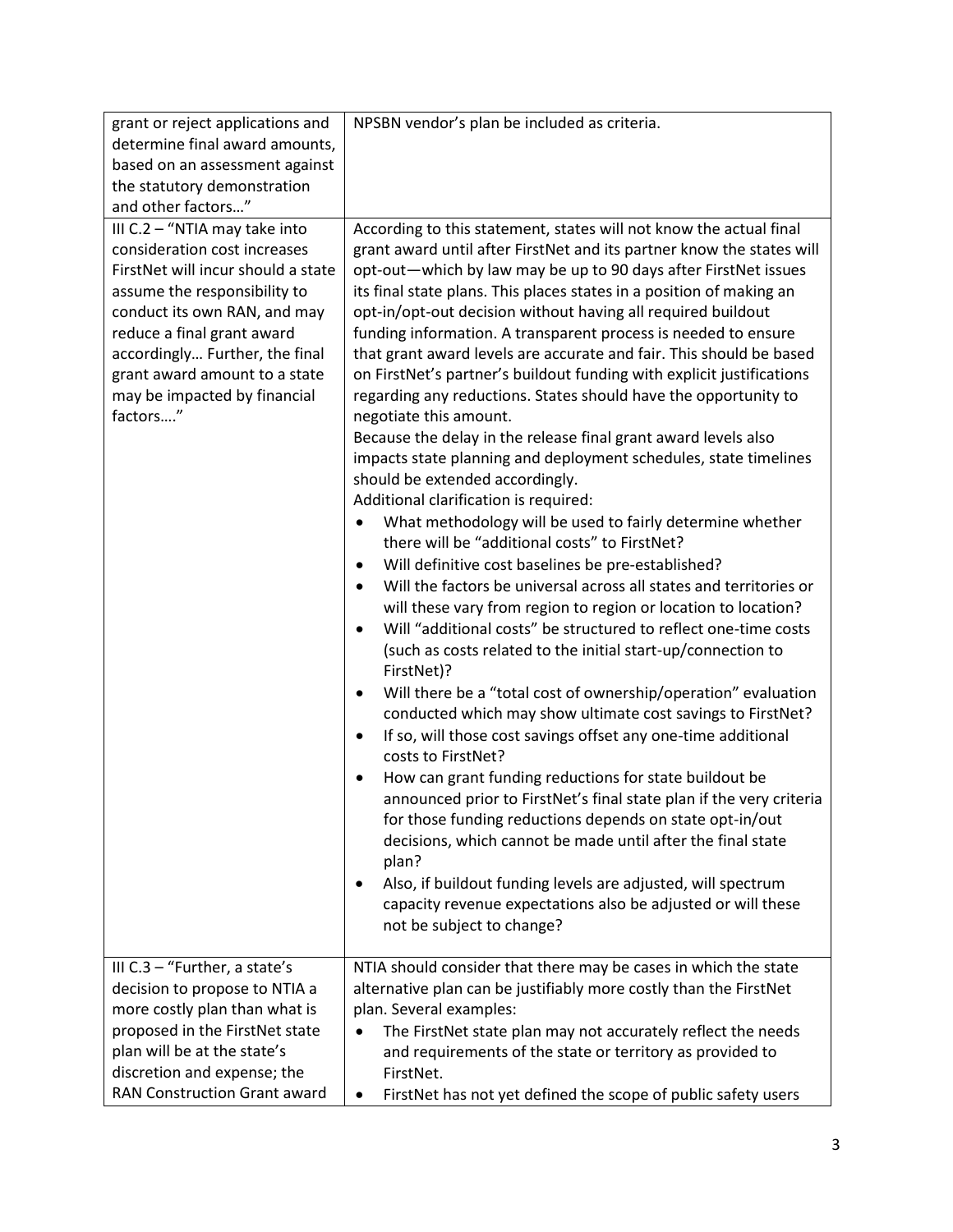| will not be increased to                       | and public safety entities that will be participating on the            |
|------------------------------------------------|-------------------------------------------------------------------------|
| accommodate any such                           | network, impacting the scope of user requirements (a true all-          |
| proposal."                                     | hazards inclusion could significantly change the requirements           |
|                                                | of the network).                                                        |
|                                                | FirstNet has not provided states information about federal<br>٠         |
|                                                | agencies that will use the state RAN.                                   |
|                                                | It is also uncertain to what extent the FirstNet State Plan review      |
|                                                | process will allow states to raise these issues. Therefore, the State   |
|                                                | Plan may be inadequate to meet the needs of the RAN users and           |
|                                                | the review process may not allow for meaningful adjustment.             |
|                                                | In addition, federal agency information needs to be available to        |
|                                                | states in the FirstNet state plan just as it is available to FirstNet's |
|                                                | partner.                                                                |
|                                                | NTIA should establish a mechanism to enable the state to submit a       |
|                                                | reasonable justification for need for an alternate design and           |
|                                                | management that may be more costly than FirstNet's State Plan.          |
|                                                | Such an action by NTIA would better ensure a more thorough and          |
|                                                | impartial approach.                                                     |
| III C.4 - "Applicants will be                  | Clarification is needed:                                                |
| required to disclose the value of              | How is "partnering agreement" defined?<br>$\bullet$                     |
| a partnering agreement that                    | What formal role will FirstNet have in an opt-out state<br>$\bullet$    |
| will enable and support the                    | partnership?                                                            |
| state in the construction and/or               | What methodology/mechanism will be used to determine the<br>$\bullet$   |
| operation of the state RAN."                   | "value" of partnering agreements? Will FirstNet's partnership           |
|                                                | agreement be a model for determining the value of state                 |
|                                                | partnership agreements?                                                 |
| IV - "The forthcoming FFO                      | Will NTIA require state grant matching? If so, will it follow its own   |
| notice will provide more                       | BTOP CCI and public safety early builder infrastructure grants as a     |
| specific, quantifiable, and                    | model?                                                                  |
| finalized criteria and application             |                                                                         |
| questions."<br>IV A - "Therefore, a state will | Policies for the RAN and other components of the network have           |
| need to be compliant with the                  | not yet been established by FirstNet. The timing of the release of      |
| RAN-specific network policies                  | these policies can impact the state's ability to develop an             |
| established by FirstNet as                     | alternative state plan that will provide adequate demonstrations.       |
| required by the Act in order to                | Clarification is required on how differences between state laws or      |
| meet the demonstrations                        | policies and FirstNet policies are resolved. For example: How will      |
| required in 47 U.S.C.                          | NTIA handle a scenario whereby a state law or policy exceeds            |
| 1442(e)(3)(D)."                                | FirstNet's requirements, and could potentially present the state        |
| II A "Further, the Act requires                | with a choice between an alternative state plan that must exceed        |
| FirstNet to establish policies"                | FirstNet requirement (and may add expense or be deemed not              |
|                                                | sufficiently interoperable) or accepting a FirstNet plan that does      |
|                                                | not meet state requirements?                                            |
| IV A - "A state will also need to              | Clarification is required on when spectrum lease terms will be          |
| address funding risks and                      | made available. To prepare a complete and inclusive state-              |
| lifecycle plans in its                         | operated RAN plan, a state should know how the terms of the             |
| demonstrations and how these                   | spectrum lease will impact cost, terms, and funding cycles.             |